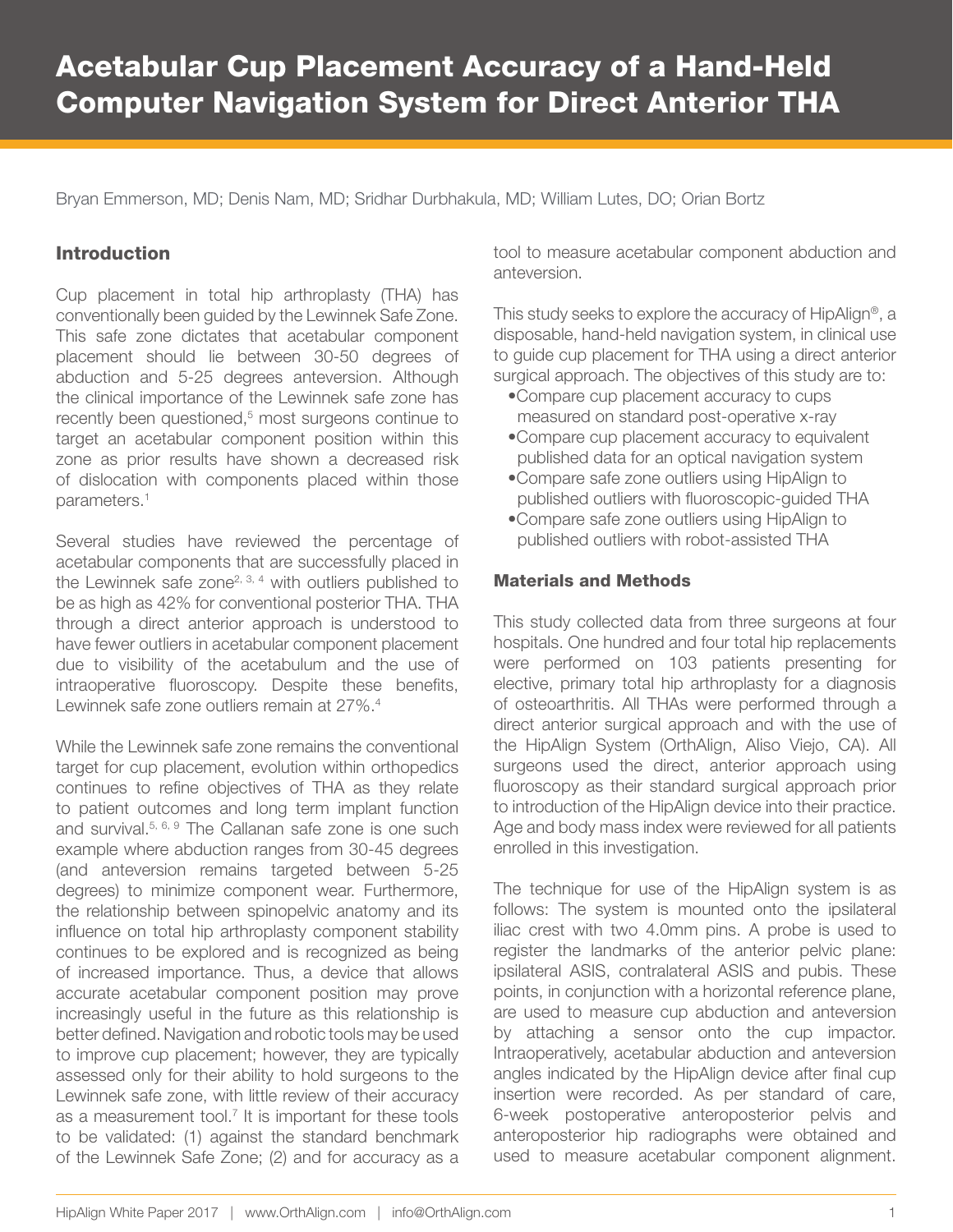Abduction and anteversion angles were measured using a previously validated technique<sup>8</sup> and compared to the angles measured by direct anterior HipAlign computer navigation recorded intraoperatively. Acetabular component anteversion was measured on AP radiographs centered on the hip to minimize error due to beam dispersion. Patients were excluded if appropriate radiographs were not obtained or if image quality did not allow for appropriate measurements to be completed.

Statistical Analysis: The mean difference between the intraoperative recording for both acetabular abduction and anteversion and the postoperative radiographic measurement was reported. In addition, the percentage of cases with an abduction angle, anteversion angle, and both within the Lewinnek safe zone was reported.

## **Results**

Accuracy as a measurement tool: Ninety seven patients (ninety eight hips) were included in this study. The number of hips analyzed from each surgeon was 40, 34, and 24. Cup angles measured by radiographs were compared to the angles measured by the HipAlign® navigation system. The mean discrepancy in abduction was 2.6°±2.8° and mean discrepancy in anteversion was  $5.1^\circ \pm 3.2^\circ$ . These mean discrepancy values were compared to those previously published for optical navigation systems. (It should be noted that this was the singular study found that reviewed navigation measurement accuracy.) Both data sets were assumed to have a normal distribution to determine the percentage of cups whose post operative image measurement would be within 10 degrees of the angle measured by the device. Statistical analysis showed that 100% of cups using HipAlign would be within 10 degrees of the navigated value for abduction and 94% of cups would be within 10 degrees for anteversion vs. 96% for abduction and 88% for anteversion with the optical navigation system (Kumar) (Figure 1).

HipAlign Accuracy within the Lewinnek Safe Zone: Radiographic measurements showed the mean abduction and anteversion angles were 42.1°±3.3° and 19.2°±3.9°, respectively, and 95% of cups were within the Lewinnek safe zone (Figure 2).

Domb, et. al reviewed acetabular component placement accuracy for various techniques, including fluoroscopic guided and robotic assisted for a direct anterior total hip arthroplasty. Domb cited that out of 689 cups, 73% were in the safe zone when using fluoroscopy (Figure 3). Figure 3 also includes gray



Figure 1 HipAlign (orange) accuracy for cup placement vs. optical navigation (gray). Each system compares to cup angles measured on post-operative images.



**Figure 2** HipAlign-Guided Cup Placement. Black box denotes Lewinnek Safe Zone. Grey shading denotes Callanan safe zone.



Figure 3 Fluoroscopic-Guided Cup Placement, DA THA (Domb). Black box denotes Lewinnek Safe Zone. Grey shading denotes Callanan safe zone.